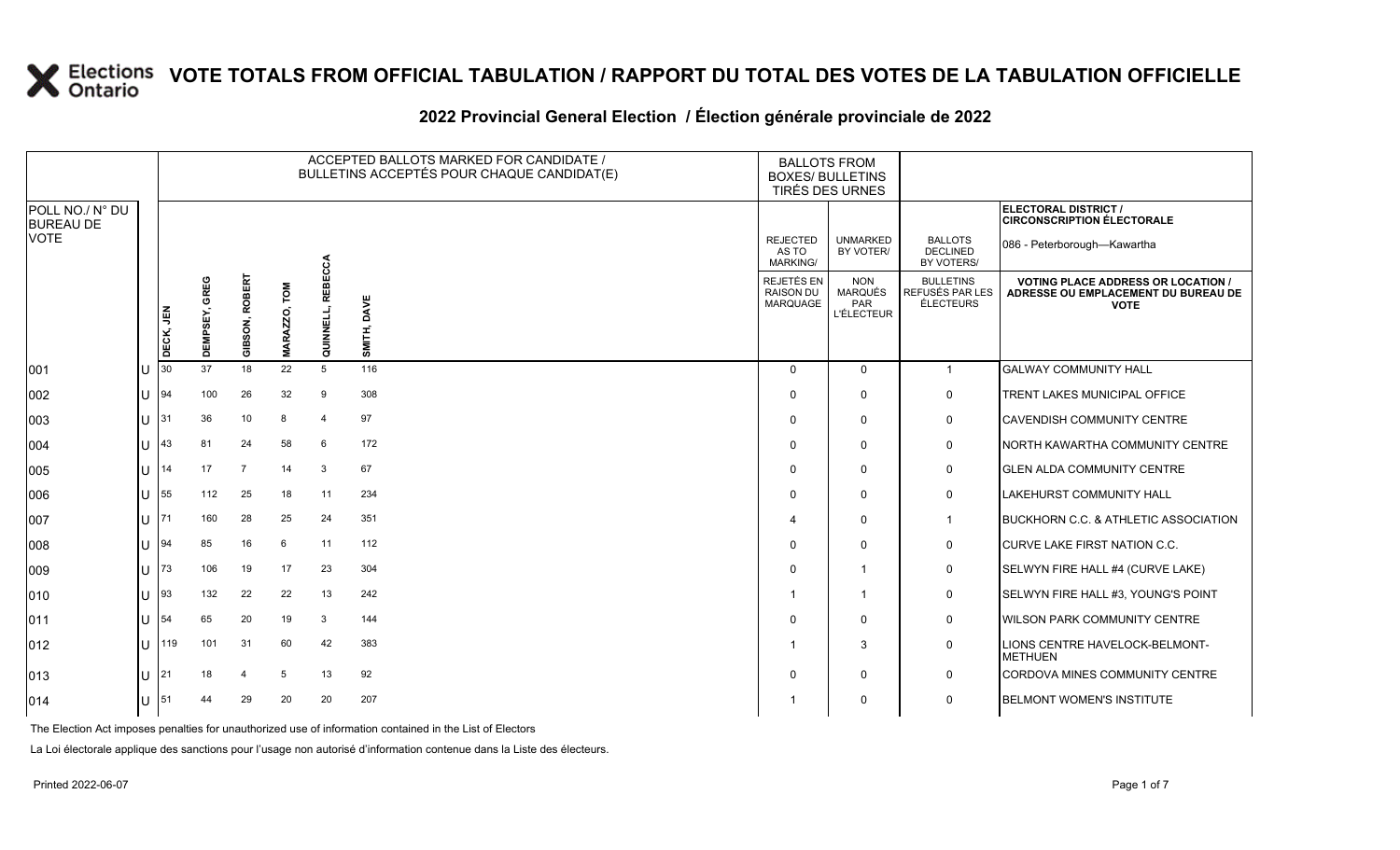#### **2022 Provincial General Election / Élection générale provinciale de 2022**

|                                     |    |           | ACCEPTED BALLOTS MARKED FOR CANDIDATE /<br><b>BALLOTS FROM</b><br>BULLETINS ACCEPTÉS POUR CHAQUE CANDIDAT(E)<br><b>BOXES/ BULLETINS</b><br>TIRÉS DES URNES |                          |                    |                          |                |                                             |                                                   |                                                         |                                                                                                 |
|-------------------------------------|----|-----------|------------------------------------------------------------------------------------------------------------------------------------------------------------|--------------------------|--------------------|--------------------------|----------------|---------------------------------------------|---------------------------------------------------|---------------------------------------------------------|-------------------------------------------------------------------------------------------------|
| POLL NO./ N° DU<br><b>BUREAU DE</b> |    |           |                                                                                                                                                            |                          |                    |                          |                |                                             |                                                   |                                                         | ELECTORAL DISTRICT /<br><b>CIRCONSCRIPTION ÉLECTORALE</b>                                       |
| <b>VOTE</b>                         |    |           |                                                                                                                                                            |                          |                    |                          |                | <b>REJECTED</b><br>AS TO<br><b>MARKING/</b> | <b>UNMARKED</b><br>BY VOTER/                      | <b>BALLOTS</b><br><b>DECLINED</b><br>BY VOTERS/         | 086 - Peterborough-Kawartha                                                                     |
|                                     |    | DECK, JEN | GREG<br><b>DEMPSEY,</b>                                                                                                                                    | <b>ROBERT</b><br>GIBSON, | LOW<br><b>MARA</b> | <b>REBECCA</b><br>QUINNE | DAVE<br>SMITH, | REJETÉS EN<br><b>RAISON DU</b><br>MARQUAGE  | <b>NON</b><br>MARQUÉS<br>PAR<br><b>L'ÉLECTEUR</b> | <b>BULLETINS</b><br>REFUSÉS PAR LES<br><b>ÉLECTEURS</b> | <b>VOTING PLACE ADDRESS OR LOCATION /</b><br>ADRESSE OU EMPLACEMENT DU BUREAU DE<br><b>VOTE</b> |
| 015                                 | U  | 38        | 46                                                                                                                                                         | 19                       | 32                 | $\overline{4}$           | 123            | $\overline{2}$                              | $\mathbf{0}$                                      | 0                                                       | DOURO DUMMER FIRE STN. 5                                                                        |
| 016                                 | ΠT | 160       | 205                                                                                                                                                        | 33                       | 86                 | 22                       | 419            | $\Omega$                                    |                                                   | 3                                                       | DOURO-DUMMER MUNICIPAL OFFICE                                                                   |
| 017                                 | U  | 143       | 220                                                                                                                                                        | 40                       | 66                 | 25                       | 391            | $\Omega$                                    | 2                                                 | 9                                                       | <b>DOURO COMMUNITY CENTRE</b>                                                                   |
| 018                                 |    | $1J$ 143  | 263                                                                                                                                                        | 36                       | 36                 | 25                       | 358            | $\Omega$                                    | 4                                                 | 0                                                       | LAKEFIELD-SMITH COMMUNITY CENTRE                                                                |
| 019                                 | U  | 121       | 193                                                                                                                                                        | 41                       | 39                 | 15                       | 249            |                                             |                                                   | 0                                                       | ST. PAUL C.E.S. (LAKEFIELD)                                                                     |
| 020                                 | lU | 1271      | 420                                                                                                                                                        | 79                       | 54                 | 62                       | 1077           |                                             | 9                                                 | $\mathbf 1$                                             | ROBERT E. YOUNG R.C. & ENNISMORE C.C.                                                           |
| 021                                 | lu | <b>72</b> | 66                                                                                                                                                         | 14                       | 32                 | 17                       | 184            | $\Omega$                                    | $\mathbf{0}$                                      | 0                                                       | <b>SELWYN OUTREACH CENTRE</b>                                                                   |
| 022                                 | U  | 149       | 282                                                                                                                                                        | 31                       | 48                 | 25                       | 470            |                                             |                                                   | -1                                                      | <b>BRIDGENORTH LIBRARY &amp; COMMUNITY</b><br><b>CENTRE</b>                                     |
| 023                                 | U  | 232       | 379                                                                                                                                                        | 30                       | 49                 | 21                       | 485            |                                             | 3                                                 | $\mathbf 1$                                             | CHURCH OF JESUS CHRIST OF LDS                                                                   |
| 024                                 | U  | 162       | 219                                                                                                                                                        | 17                       | 24                 | 19                       | 269            | Δ                                           | 2                                                 | 0                                                       | ST. PAUL C.E.S. (PETERBOROUGH)                                                                  |
| 025                                 | U  | 270       | 423                                                                                                                                                        | 37                       | 25                 | 17                       | 392            |                                             | $\mathbf 0$                                       | $\mathbf 1$                                             | <b>EDMISON HEIGHTS P.S.</b>                                                                     |
| 026                                 | U  | 258       | 419                                                                                                                                                        | 54                       | 40                 | 18                       | 378            | 2                                           | 2                                                 | 0                                                       | THOMAS A. STEWART S.S. (TASS)                                                                   |
| 027                                 |    | $ U $ 175 | 179                                                                                                                                                        | 31                       | 18                 | 17                       | 228            | 0                                           | $\overline{2}$                                    |                                                         | ADAM SCOTT C.V.I.                                                                               |

The Election Act imposes penalties for unauthorized use of information contained in the List of Electors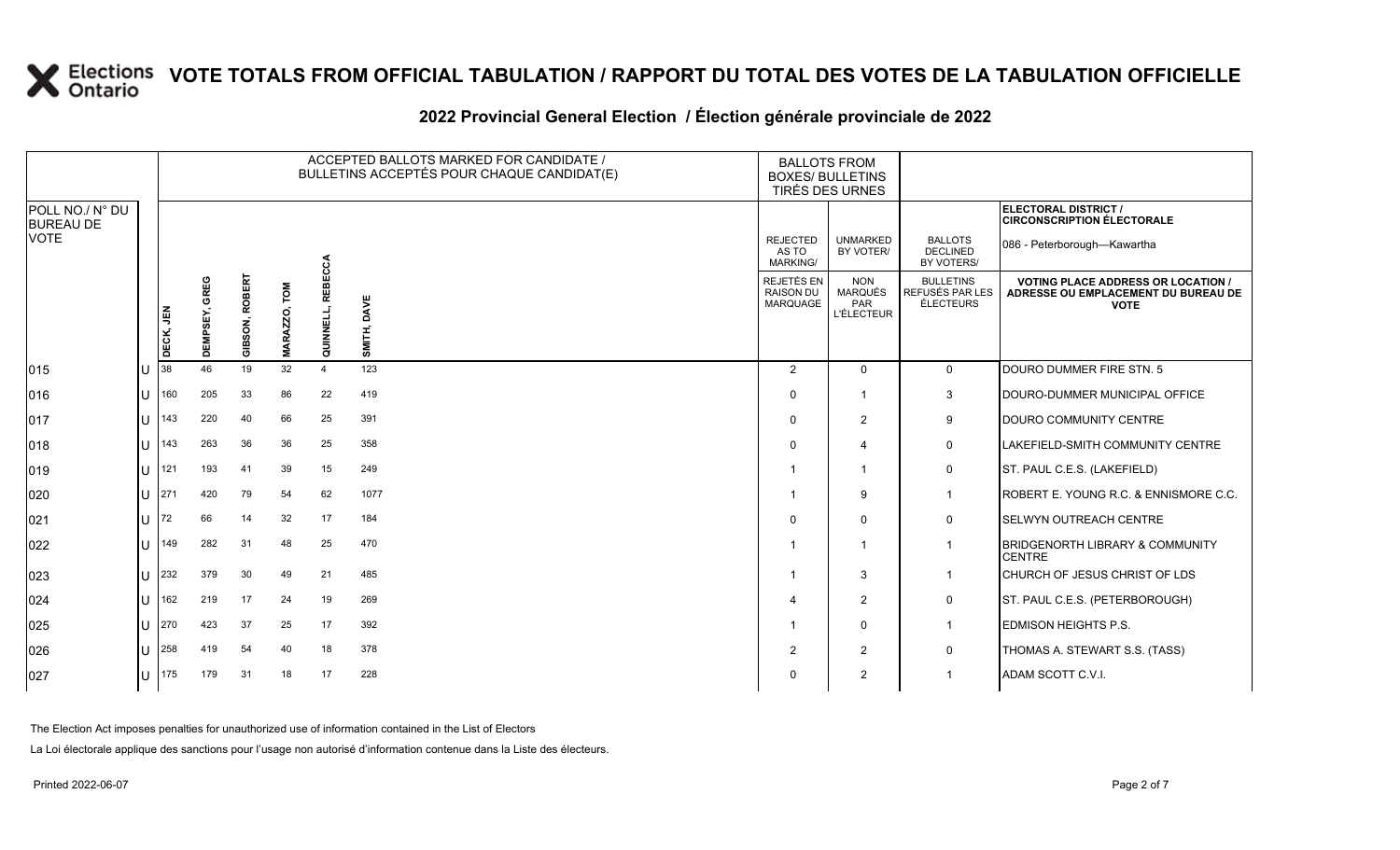#### **2022 Provincial General Election / Élection générale provinciale de 2022**

|                                     |     |           |                  |                       |                 |                            | ACCEPTED BALLOTS MARKED FOR CANDIDATE /<br>BULLETINS ACCEPTÉS POUR CHAQUE CANDIDAT(E) | <b>BALLOTS FROM</b><br><b>BOXES/ BULLETINS</b><br><b>TIRÉS DES URNES</b> |                                                          |                                                         |                                                                                                 |
|-------------------------------------|-----|-----------|------------------|-----------------------|-----------------|----------------------------|---------------------------------------------------------------------------------------|--------------------------------------------------------------------------|----------------------------------------------------------|---------------------------------------------------------|-------------------------------------------------------------------------------------------------|
| POLL NO./ N° DU<br><b>BUREAU DE</b> |     |           |                  |                       |                 |                            |                                                                                       |                                                                          |                                                          |                                                         | ELECTORAL DISTRICT /<br><b>CIRCONSCRIPTION ÉLECTORALE</b>                                       |
| <b>VOTE</b>                         |     |           |                  |                       |                 |                            |                                                                                       | <b>REJECTED</b><br>AS TO<br><b>MARKING/</b>                              | <b>UNMARKED</b><br>BY VOTER/                             | <b>BALLOTS</b><br><b>DECLINED</b><br>BY VOTERS/         | 086 - Peterborough-Kawartha                                                                     |
|                                     |     | DECK, JEN | GREG<br>DEMPSEY, | <b>GIBSON, ROBERT</b> | LOW<br>MARAZZO, | <b>REBECCA</b><br>QUINNELL | DAVE<br>SMITH,                                                                        | REJETÉS EN<br><b>RAISON DU</b><br>MARQUAGE                               | <b>NON</b><br><b>MARQUÉS</b><br>PAR<br><b>L'ÉLECTEUR</b> | <b>BULLETINS</b><br>REFUSÉS PAR LES<br><b>ÉLECTEURS</b> | <b>VOTING PLACE ADDRESS OR LOCATION /</b><br>ADRESSE OU EMPLACEMENT DU BUREAU DE<br><b>VOTE</b> |
| 028                                 | ΙU  | 210       | 175              | 24                    | 19              | 9                          | 117                                                                                   | $\Omega$                                                                 | $\Omega$                                                 | $\mathbf{1}$                                            | ACTIVITY HAVEN (QUEEN ALEXANDRA<br>BLDG.)                                                       |
| 029                                 | lu. | 248       | 276              | 40                    | 21              | 13                         | 285                                                                                   | 2                                                                        | $\mathbf{0}$                                             | $\mathbf 0$                                             | <b>ST. ANNE'S PARISH HALL</b>                                                                   |
| 030                                 | lu  | 230       | 160              | 18                    | 25              | 8                          | 200                                                                                   | $\overline{7}$                                                           | $\Omega$                                                 | $\mathbf 0$                                             | CHRIST EVANGELICAL LUTHERAN CHURCH                                                              |
| 031                                 | lu  | 161       | 246              | 29                    | 48              | 20                         | 331                                                                                   | 3                                                                        | $\Omega$                                                 | $\mathbf 1$                                             | NORTHVIEW COMMUNITY CHURCH                                                                      |
| 032                                 | IП  | 209       | 473              | 48                    | 33              | 35                         | 490                                                                                   | 2                                                                        | -1                                                       | $\mathbf 0$                                             | ST. CATHERINE C.E.S.                                                                            |
| 033                                 | ΙU  | 273       | 585              | 46                    | 34              | 35                         | 433                                                                                   |                                                                          | $\Omega$                                                 | $\mathbf{1}$                                            | ST. PETER CATHOLIC SECONDARY SCHOOL                                                             |
| 034                                 | lθ  | 476       | 510              | 58                    | 43              | 20                         | 248                                                                                   | 2                                                                        | 3                                                        | $\overline{4}$                                          | <b>BISHOP DOYLE HALL - KNIGHTS OF</b><br><b>COLUMBUS</b>                                        |
| 035                                 | lU  | 301       | 235              | 34                    | 25              | $\overline{4}$             | 115                                                                                   | 3                                                                        | $\Omega$                                                 | 2                                                       | KINSMEN CIVIC CENTRE                                                                            |
| 036                                 | lU  | 359       | 203              | 26                    | 23              | 12                         | 92                                                                                    | $\mathbf 0$                                                              | $\Omega$                                                 | $\mathbf 0$                                             | PETERBOROUGH SQUARE STOREFRONT                                                                  |
| 037                                 | lu  | 453       | 436              | 44                    | 44              | 23                         | 304                                                                                   |                                                                          |                                                          | 3                                                       | PETERBOROUGH LIONS COMMUNITY<br>CENTRE                                                          |
| 038                                 | lθ  | 184       | 248              | 25                    | 29              | 8                          | 312                                                                                   | $\Omega$                                                                 | -1                                                       | $\mathbf 0$                                             | MAPLERIDGE RECREATION CENTRE                                                                    |
| 039                                 | ΙU  | 253       | 492              | 39                    | 43              | 26                         | 461                                                                                   | $\mathbf 0$                                                              | $\Omega$                                                 | 5                                                       | <b>WESTDALE UNITED CHURCH</b>                                                                   |
| 040                                 | lU  | 195       | 220              | 26                    | 25              | 12                         | 312                                                                                   | $\overline{2}$                                                           | 3                                                        | $\mathsf{O}$                                            | CEPHAS CHRISTIAN REFORMED CHURCH                                                                |

The Election Act imposes penalties for unauthorized use of information contained in the List of Electors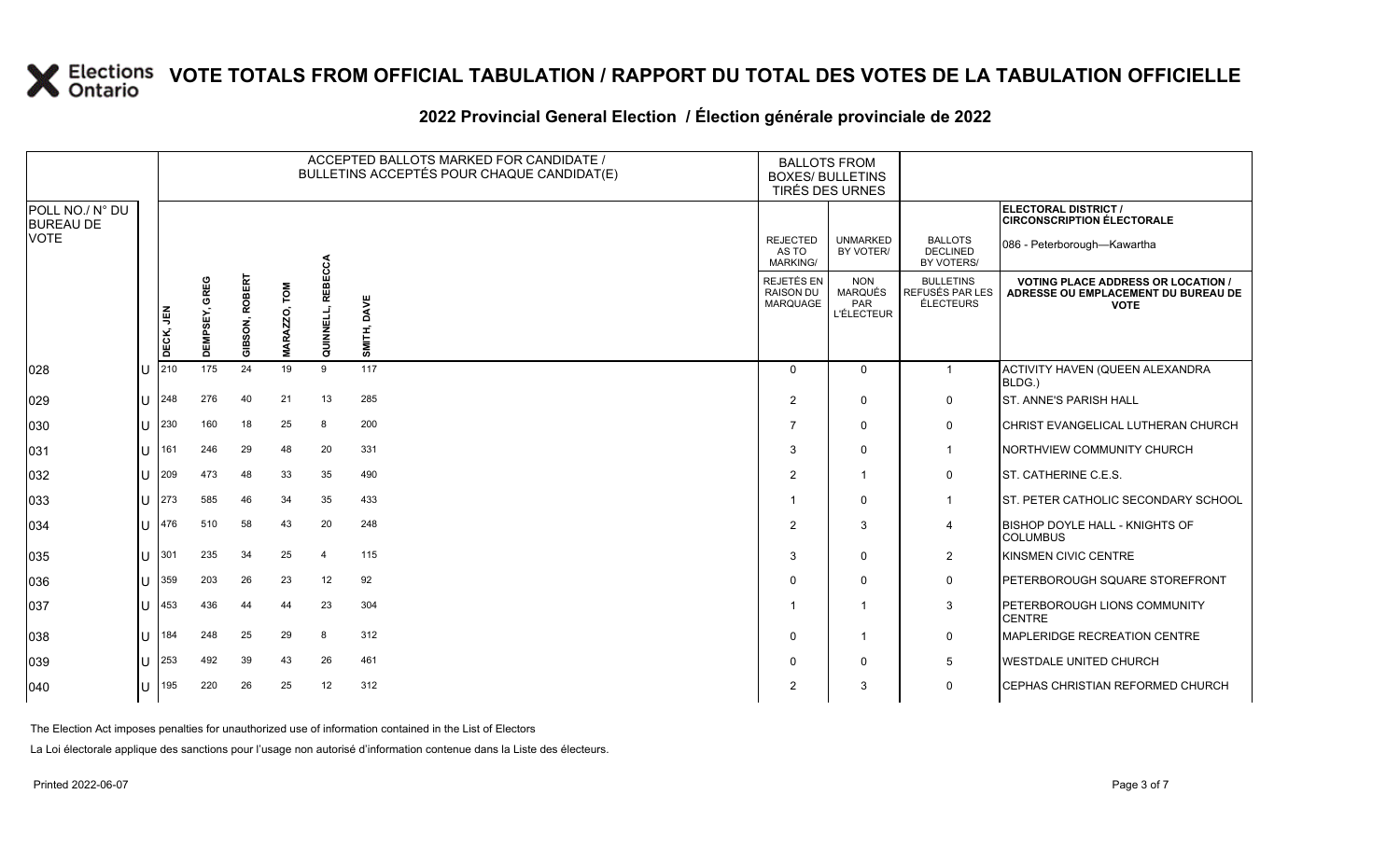#### **2022 Provincial General Election / Élection générale provinciale de 2022**

|                                     |     |           |                  |                       |                |                             | ACCEPTED BALLOTS MARKED FOR CANDIDATE /<br>BULLETINS ACCEPTÉS POUR CHAQUE CANDIDAT(E) | <b>BALLOTS FROM</b><br><b>BOXES/ BULLETINS</b><br>TIRÉS DES URNES |                                                          |                                                         |                                                                                                 |
|-------------------------------------|-----|-----------|------------------|-----------------------|----------------|-----------------------------|---------------------------------------------------------------------------------------|-------------------------------------------------------------------|----------------------------------------------------------|---------------------------------------------------------|-------------------------------------------------------------------------------------------------|
| POLL NO./ N° DU<br><b>BUREAU DE</b> |     |           |                  |                       |                |                             |                                                                                       |                                                                   |                                                          |                                                         | ELECTORAL DISTRICT /<br><b>CIRCONSCRIPTION ÉLECTORALE</b>                                       |
| <b>VOTE</b>                         |     |           |                  |                       |                |                             |                                                                                       | <b>REJECTED</b><br>AS TO<br><b>MARKING/</b>                       | <b>UNMARKED</b><br>BY VOTER/                             | <b>BALLOTS</b><br><b>DECLINED</b><br>BY VOTERS/         | 086 - Peterborough-Kawartha                                                                     |
|                                     |     | DECK, JEN | GREG<br>DEMPSEY, | <b>GIBSON, ROBERT</b> | MARAZZO, TOM   | <b>REBECCA</b><br>QUINNELL, | SMITH, DAVE                                                                           | REJETÉS EN<br><b>RAISON DU</b><br>MARQUAGE                        | <b>NON</b><br><b>MARQUÉS</b><br>PAR<br><b>L'ÉLECTEUR</b> | <b>BULLETINS</b><br>REFUSÉS PAR LES<br><b>ÉLECTEURS</b> | <b>VOTING PLACE ADDRESS OR LOCATION /</b><br>ADRESSE OU EMPLACEMENT DU BUREAU DE<br><b>VOTE</b> |
| 041                                 | lu  | 240       | 161              | 27                    | 38             | 19                          | 264                                                                                   | $\Omega$                                                          | 2                                                        | $\mathbf{1}$                                            | <b>WESTMOUNT BIBLE CHAPEL</b>                                                                   |
| 042                                 | Iυ. | 310       | 241              | 31                    | 53             | 21                          | 239                                                                                   |                                                                   |                                                          | $\overline{1}$                                          | <b>ST. JAMES UNITED CHURCH</b>                                                                  |
| 043                                 | Iυ. | 224       | 220              | 24                    | 27             | 23                          | 256                                                                                   |                                                                   | $\mathbf 0$                                              | $\mathbf 0$                                             | MONSIGNOR O'DONOGHUE C.E.S.                                                                     |
| $ 044\rangle$                       | lu  | 118       | 174              | 18                    | 27             | 20                          | 294                                                                                   | $\overline{2}$                                                    | $\overline{\mathbf{1}}$                                  | 0                                                       | PETERBOROUGH SPORT & WELLNESS<br><b>CENTRE</b>                                                  |
| 045                                 | lu  | 77        | 118              | 18                    | $\overline{7}$ | 5                           | 173                                                                                   | 2                                                                 | $\mathbf 0$                                              | $\mathbf 0$                                             | <b>HOLY CROSS C.S.S.</b>                                                                        |
| 046                                 | lu  | 148       | 134              | 27                    | 33             | 24                          | 269                                                                                   | $\Omega$                                                          | $\mathbf 0$                                              | $\overline{2}$                                          | <b>ROGER NEILSON PUBLIC SCHOOL</b>                                                              |
| 047                                 | lu  | 243       | 201              | 27                    | 35             | 15                          | 225                                                                                   | $\Omega$                                                          | $\overline{4}$                                           | $\overline{2}$                                          | <b>ST. GILES PRESBYTERIAN CHURCH</b>                                                            |
| 048                                 | lu  | 128       | 136              | 16                    | 33             | 11                          | 222                                                                                   |                                                                   | $\mathbf 0$                                              | $\mathbf{1}$                                            | <b>GRACE UNITED CHURCH</b>                                                                      |
| 049                                 | lu  | 153       | 139              | 26                    | 21             | 22                          | 192                                                                                   | $\Omega$                                                          | $\mathbf 0$                                              | $\mathbf 0$                                             | OTONABEE VALLEY PUBLIC SCHOOL                                                                   |
| 050                                 | lu  | 123       | 87               | 16                    | 16             | 13                          | 160                                                                                   | $\Omega$                                                          | $\mathbf 0$                                              | $\mathbf 0$                                             | <b>LIVING HOPE CHURCH</b>                                                                       |
| 051                                 | lu  | 140       | 100              | 17                    | 24             | 14                          | 221                                                                                   | 0                                                                 | $\mathbf 0$                                              | $\mathbf 0$                                             | ST. PATRICK CATHOLIC ELEMENTARY<br>SCHOOL                                                       |
| 400                                 | Iυ  | 6         | 6                | $\mathbf 0$           | $\mathbf 0$    | $\overline{1}$              | 15                                                                                    | $\Omega$                                                          | $\mathbf 0$                                              | 0                                                       | <b>LINCOLN WEST CONDOS</b>                                                                      |
| 401                                 | lU  | 30        | 16               | 3                     | $\Omega$       | $\overline{\mathbf{1}}$     | 31                                                                                    | O                                                                 | $\mathbf 0$                                              | $\mathbf 0$                                             | <b>KAWARTHA PLACE</b>                                                                           |

The Election Act imposes penalties for unauthorized use of information contained in the List of Electors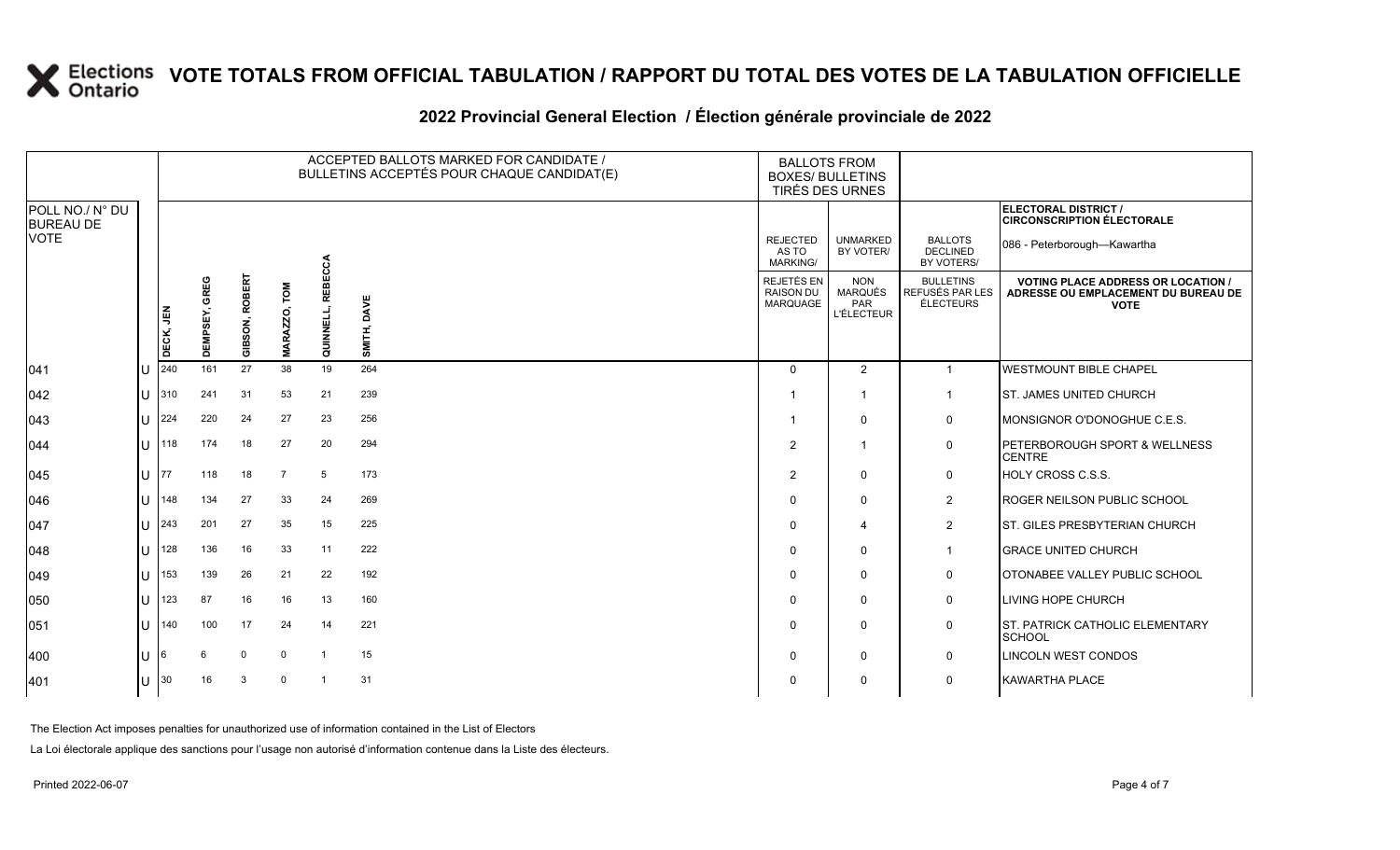#### **2022 Provincial General Election / Élection générale provinciale de 2022**

|                                     |     |           |                  |                |                |                   | ACCEPTED BALLOTS MARKED FOR CANDIDATE /<br>BULLETINS ACCEPTÉS POUR CHAQUE CANDIDAT(E) | <b>BALLOTS FROM</b><br><b>BOXES/ BULLETINS</b><br>TIRÉS DES URNES |                                                          |                                                  |                                                                                                 |
|-------------------------------------|-----|-----------|------------------|----------------|----------------|-------------------|---------------------------------------------------------------------------------------|-------------------------------------------------------------------|----------------------------------------------------------|--------------------------------------------------|-------------------------------------------------------------------------------------------------|
| POLL NO./ N° DU<br><b>BUREAU DE</b> |     |           |                  |                |                |                   |                                                                                       |                                                                   |                                                          |                                                  | ELECTORAL DISTRICT /<br><b>CIRCONSCRIPTION ÉLECTORALE</b>                                       |
| <b>VOTE</b>                         |     |           |                  |                |                | ΩQ                |                                                                                       | <b>REJECTED</b><br>AS TO<br><b>MARKING/</b>                       | <b>UNMARKED</b><br>BY VOTER/                             | <b>BALLOTS</b><br><b>DECLINED</b><br>BY VOTERS/  | 086 - Peterborough-Kawartha                                                                     |
|                                     |     | DECK, JEN | GREG<br>DEMPSEY, | GIBSON, ROBERT | ₹<br>MARAZZO,  | ᆱ<br>핉<br>QUINNEL | SMITH, DAVE                                                                           | REJETÉS EN<br><b>RAISON DU</b><br><b>MARQUAGE</b>                 | <b>NON</b><br><b>MARQUÉS</b><br>PAR<br><b>L'ÉLECTEUR</b> | <b>BULLETINS</b><br>REFUSÉS PAR LES<br>ÉLECTEURS | <b>VOTING PLACE ADDRESS OR LOCATION /</b><br>ADRESSE OU EMPLACEMENT DU BUREAU DE<br><b>VOTE</b> |
| 402                                 | IU  | 21        | 11               | $\overline{1}$ | $\overline{2}$ | $\mathbf 0$       | 12                                                                                    | $\Omega$                                                          | $\mathbf{0}$                                             | $\overline{0}$                                   | <b>DELTA APARTMENTS</b>                                                                         |
| 403                                 | IU. | 13        | 22               | 6              | -1             | $\overline{1}$    | 31                                                                                    | $\Omega$                                                          | $\Omega$                                                 | 0                                                | <b>CHURCHILL MANOR</b>                                                                          |
| 404                                 | ΙU  | 20        | 10               | 5              | $\overline{2}$ | $\overline{1}$    | 16                                                                                    | $\Omega$                                                          | $\mathbf{0}$                                             | 0                                                | TIMES SQUARE APARTMENTS                                                                         |
| 405                                 | lU. | 31        | 22               | 10             | $\overline{4}$ | $\overline{2}$    | 48                                                                                    |                                                                   | $\Omega$                                                 | $\mathbf{1}$                                     | VALLEY HIGH 2                                                                                   |
| 406                                 | ΙU  | 19        | 12               | $\overline{1}$ | $\overline{1}$ | 3                 | 30                                                                                    | $\Omega$                                                          | $\Omega$                                                 | 0                                                | <b>PARKHILL APARTMENTS</b>                                                                      |
| 407                                 | lυ  | 14        | 21               | 2              |                | 3                 | 36                                                                                    | $\Omega$                                                          | $\Omega$                                                 | 0                                                | <b>PARK PLACE APARTMENTS</b>                                                                    |
| 700                                 | ΙU  | 8         | 12               | 3              | $\overline{4}$ | $\mathbf 0$       | 10                                                                                    | $\overline{2}$                                                    | $\mathbf{0}$                                             | $\mathbf 0$                                      | <b>ST. JOSEPH'S AT FLEMING</b>                                                                  |
| 701                                 | Ш   | 10        | 16               | $\mathbf 0$    | $\mathbf 0$    | $\mathbf 0$       | 42                                                                                    | $\Omega$                                                          | $\Omega$                                                 | 0                                                | KAWARTHA HEIGHTS RETIREMENT LIVING                                                              |
| 702                                 | ΙU  | 12        | 28               | $\overline{1}$ | $\mathbf 0$    | $\overline{1}$    | 25                                                                                    | $\Omega$                                                          | $\Omega$                                                 | $\mathbf 0$                                      | APPLEWOOD MANOR                                                                                 |
| 703                                 | ΙU  | 19        | 25               | $\overline{4}$ | $\overline{1}$ | $\mathbf 0$       | 43                                                                                    | $\Omega$                                                          | $\mathbf{0}$                                             | 0                                                | <b>SHERBROOKE HEIGHTS</b>                                                                       |
| 704                                 | lU  | 6         | 31               | $\overline{7}$ | $\mathbf 0$    | $\overline{1}$    | 25                                                                                    | $\Omega$                                                          | $\mathbf{0}$                                             | $\mathbf{1}$                                     | <b>CANTERBURY GARDENS</b>                                                                       |
| 705                                 | lU. |           | 9                | $\overline{1}$ |                | $\overline{2}$    | $\overline{7}$                                                                        | 2                                                                 | $\Omega$                                                 | $\mathbf 0$                                      | <b>EXTENDICARE PETERBOROUGH</b>                                                                 |
| 706                                 | lU  |           | 31               | 5              | $\overline{2}$ | 3                 | 20                                                                                    |                                                                   | $\mathbf 1$                                              | $\mathbf 0$                                      | <b>ROYAL GARDENS</b>                                                                            |
| 707                                 | IU. | 15        | 26               | 6              | $\overline{0}$ | $\mathbf 0$       | 26                                                                                    | $\Omega$                                                          | $\Omega$                                                 | 0                                                | <b>SISTERS OF ST. JOSEPH</b>                                                                    |

The Election Act imposes penalties for unauthorized use of information contained in the List of Electors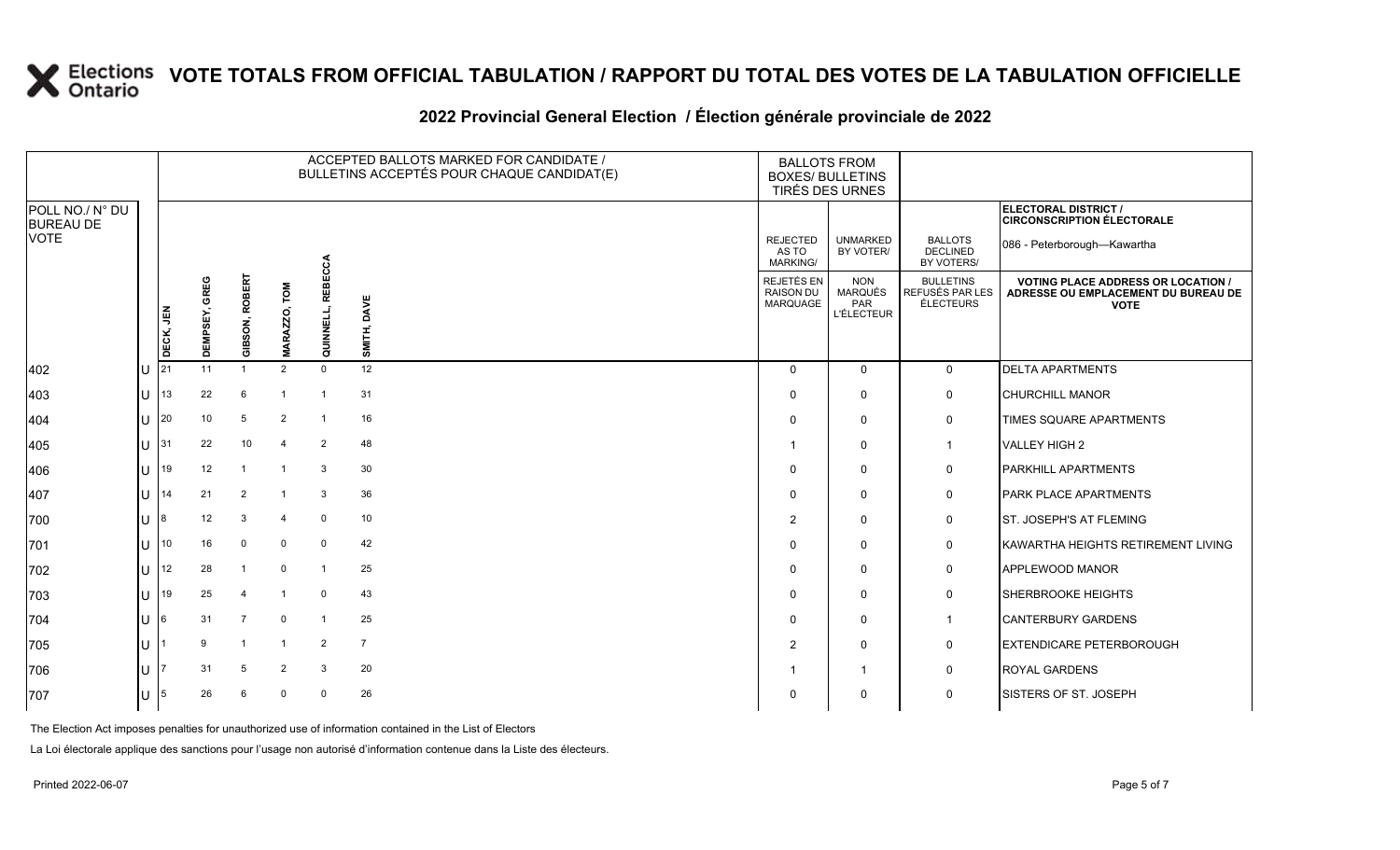### **2022 Provincial General Election / Élection générale provinciale de 2022**

|                                     |     |           |                         |                       |                        |                   | ACCEPTED BALLOTS MARKED FOR CANDIDATE /<br>BULLETINS ACCEPTÉS POUR CHAQUE CANDIDAT(E) |                                            | <b>BALLOTS FROM</b><br><b>BOXES/ BULLETINS</b><br>TIRÉS DES URNES |                                                         |                                                                                                 |
|-------------------------------------|-----|-----------|-------------------------|-----------------------|------------------------|-------------------|---------------------------------------------------------------------------------------|--------------------------------------------|-------------------------------------------------------------------|---------------------------------------------------------|-------------------------------------------------------------------------------------------------|
| POLL NO./ N° DU<br><b>BUREAU DE</b> |     |           |                         |                       |                        |                   |                                                                                       |                                            |                                                                   |                                                         | <b>ELECTORAL DISTRICT /</b><br><b>CIRCONSCRIPTION ÉLECTORALE</b>                                |
| <b>VOTE</b>                         |     |           |                         |                       |                        |                   |                                                                                       | <b>REJECTED</b><br>AS TO<br>MARKING/       | <b>UNMARKED</b><br>BY VOTER/                                      | <b>BALLOTS</b><br><b>DECLINED</b><br>BY VOTERS/         | 086 - Peterborough-Kawartha                                                                     |
|                                     |     | DECK, JEN | GREG<br><b>DEMPSEY,</b> | <b>GIBSON, ROBERT</b> | <b>NOL</b><br>MARAZZO, | QUINNELL, REBECCA | DAVE<br>SMITH,                                                                        | REJETÉS EN<br><b>RAISON DU</b><br>MARQUAGE | <b>NON</b><br>MARQUÉS<br>PAR<br><b>L'ÉLECTEUR</b>                 | <b>BULLETINS</b><br>REFUSÉS PAR LES<br><b>ÉLECTEURS</b> | <b>VOTING PLACE ADDRESS OR LOCATION /</b><br>ADRESSE OU EMPLACEMENT DU BUREAU DE<br><b>VOTE</b> |
| 708                                 |     |           |                         |                       |                        |                   | COMBINED WITH 707 / COMBINÉ À 707                                                     |                                            |                                                                   |                                                         |                                                                                                 |
| 709                                 | IU  |           |                         |                       |                        |                   | COMBINED WITH 711 / COMBINÉ À 711                                                     |                                            |                                                                   |                                                         |                                                                                                 |
| 710                                 | lu  | 14        | 10                      | 2                     | 6                      | 3                 | 15                                                                                    | $\Omega$                                   | $\mathbf 0$                                                       | $\mathbf 0$                                             | <b>BROOKLAWN RESIDENCE</b>                                                                      |
| 711                                 | lul | 14        | 24                      | $\mathbf 0$           | $\overline{1}$         | $\mathbf 0$       | 43                                                                                    |                                            | 0                                                                 | 0                                                       | JACKSON CREEK RETIREMENT RESIDENCE                                                              |
| 712                                 | lu  | 10        | 13                      | 6                     | 2                      | 2                 | 25                                                                                    | $\Omega$                                   | 0                                                                 | 0                                                       | <b>RUBIDGE RETIREMENT RESIDENCE</b>                                                             |
| 713                                 | lu  | 17        | 9                       |                       | $\mathbf 0$            | $\overline{2}$    | 13                                                                                    | $\Omega$                                   | $\mathbf 0$                                                       | 0                                                       | THE KINGSFORD                                                                                   |
| 714                                 | lU  | 18        | 16                      | 2                     | -1                     | $\mathbf 0$       | 20                                                                                    |                                            | $\mathbf 0$                                                       | $\mathbf 0$                                             | <b>WESTLAKE TOWERS</b>                                                                          |
| 715                                 | lu  |           | 6                       | 2                     | 2                      | $\mathbf 0$       | 14                                                                                    | <sup>0</sup>                               | $\mathbf 0$                                                       | 0                                                       | <b>EMPRESS GARDENS RETIREMENT</b><br><b>RESIDENCE</b>                                           |
| 716                                 | lu  |           | 29                      |                       | 3                      | $\overline{1}$    | 21                                                                                    | $\Omega$                                   | 1                                                                 | 0                                                       | <b>PRINCESS GARDENS</b>                                                                         |
| 717                                 | lu  | 18        | 19                      | 6                     | $\mathbf 0$            | 2                 | 28                                                                                    | 0                                          | $\mathbf 0$                                                       | 0                                                       | <b>ST. JOHN'S CENTRE</b>                                                                        |
| 718                                 | lu  | 6         | 6                       | $\mathbf 0$           | $\mathbf 0$            | $\overline{1}$    | 3                                                                                     |                                            | $\mathbf 0$                                                       | $\overline{1}$                                          | <b>TOWERHILL VILLAGE</b>                                                                        |
| 719                                 | lU  |           |                         |                       |                        |                   | COMBINED WITH 711 / COMBINÉ À 711                                                     |                                            |                                                                   |                                                         |                                                                                                 |
| 720                                 | Iυ  | 3         | 10                      | $\Omega$              | 2                      | 0                 | 16                                                                                    |                                            | 0                                                                 | 0                                                       | <b>KINSMEN GARDEN COURT</b>                                                                     |
| 721                                 | 11  |           | 17                      | 6                     | 2                      | $\overline{1}$    | 20                                                                                    |                                            | 0                                                                 | 0                                                       | <b>FAIRHAVEN HOME</b>                                                                           |

The Election Act imposes penalties for unauthorized use of information contained in the List of Electors